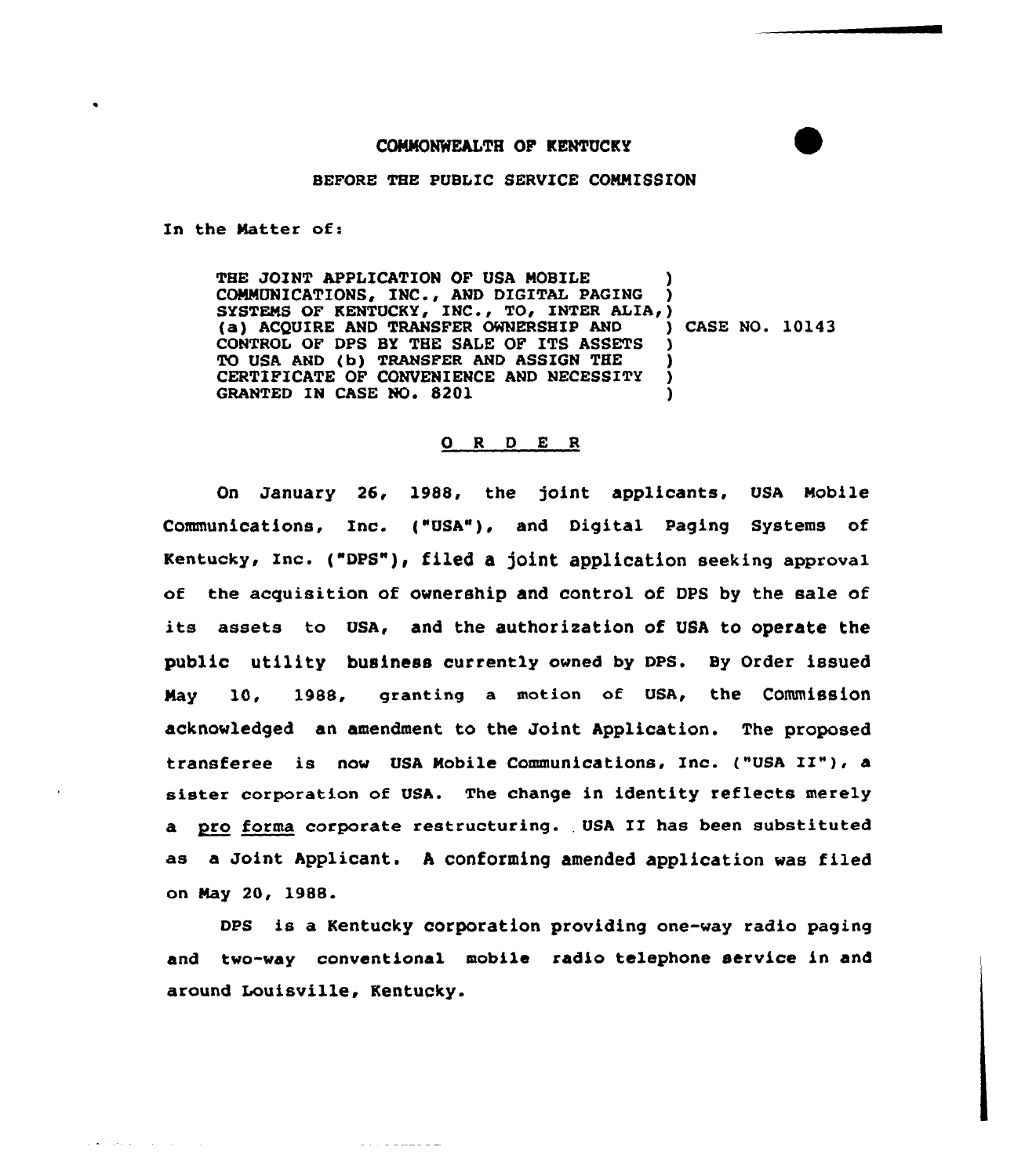USA II is a Delaware corporation authorized to do business in Kentucky. <sup>A</sup> certified copy af the Certificate af Incorporation of USA II was filed on Nay 13, 1988. <sup>A</sup> certified copy of the Articles of Incorporation of USA, the aforementioned sister corporation of USA II, has been filed in the record of Case Nos.  $10025<sup>1</sup>$  and  $10034<sup>2</sup>$  involving the transfer of other radio common carrier businesses to USA.

Pursuant to an asset purchase agreement,  $3$  DPS desires to sell and USA II desires to purchase the business and assets of DPS identified therein.

USA, the sister corporation of USA II, has previously sought and been granted approval tc purchase the assets of other radio paging and mobile communications providers within Kentucky. The managerial, financial, and technical fitness of USA has been examined and found to be adequate in such cases. The Commission has granted USA substantially the same relief as is requested by USA II in the current application, with respect to the proposed acquisition of other radio common carriers.

 $\mathbf{1}$ Joint Application of USA Mobile Communications, Inc., and Johnny L. Mills, d/b/a Kentucky Radio Service, Inc.

 $\mathbf{2}$ The Joint Application of USA Mobile Communications, Inc.<br>("USA"), Multi-Page, Inc., Commonwealth Telecommunications, ("USA"}, Multi-Page, Inc., Commonwealth Telecommunications, Inc., Radio Communications Corporation and Metro Telecommunications of Kentucky, Inc. (Collectively, the<br>"Sellers"), to, Inter Alia, (1) Acquire and Transfer Ownership and Control of the Sellers by the Sale of Their Assets and Business to USA and (2) Transfer and Assign the Certificate of Convenience and Necessity Granted in Case Nos. 8692, 9418, 9837, 8619, 9242, 7090, and 8086.

 $3<sub>1</sub>$ Exhibit <sup>A</sup> of the Joint Application.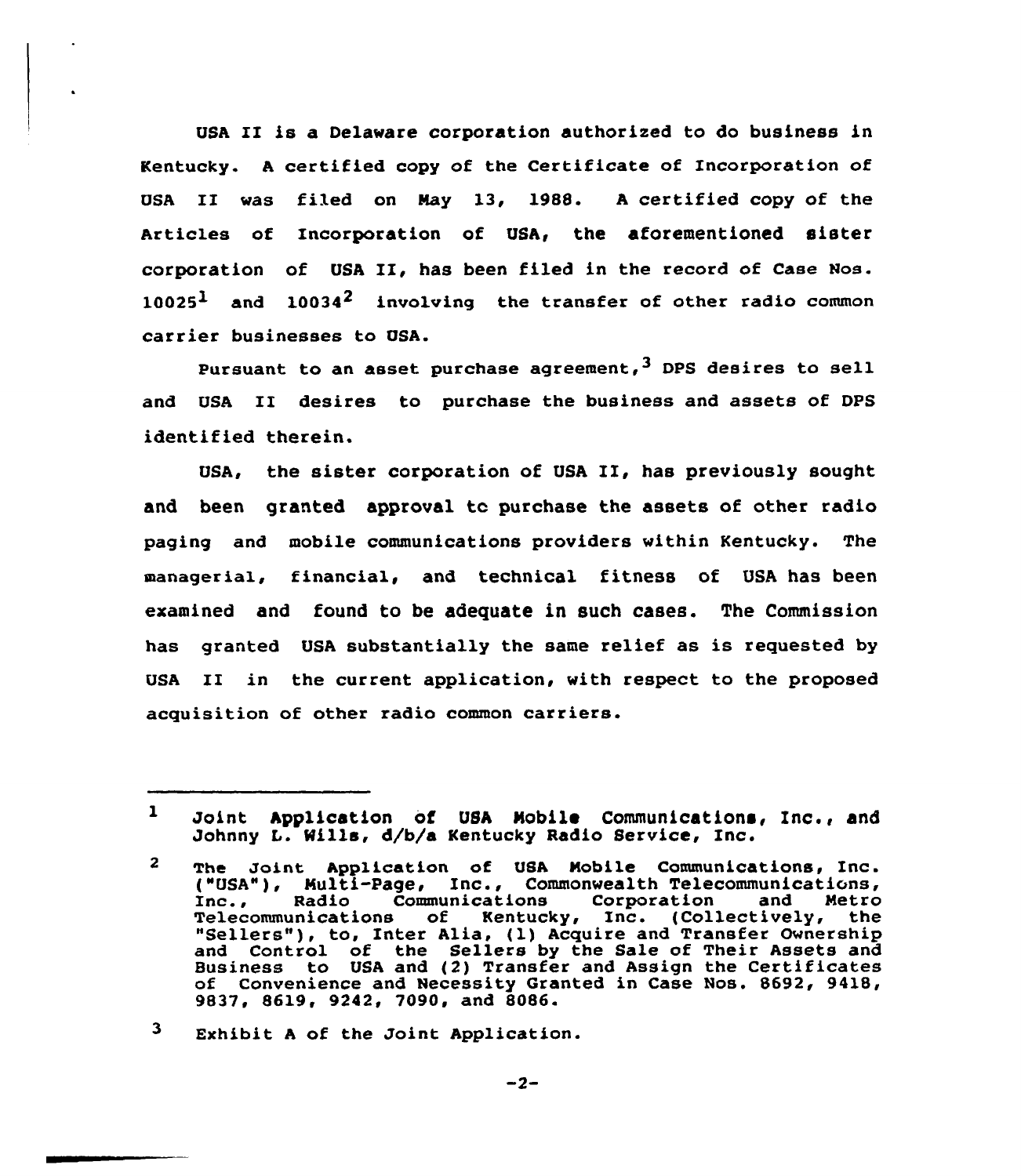The commission finds that UsA II possesses the requisite financial, managerial, and technical abilities to provide reasonable service as required by KRS 278.020(4).

IT IS THEREFORE ORDERED that:

1. The joint petition for confidentiality, regarding Exhibit <sup>A</sup> to the Joint Application, filed in accordance with 807 KAR 5:001, Section 7, be and it hereby is granted.

2. The transfer of ownership and control of the utility assets of DPS to USA II be and it hereby is approved.

3. USA II shall be authorised to offer those utility services formerly provided by DPS pursuant to authority granted by this Commission.

4. Within <sup>5</sup> days subsequent to the transfer, DPS and USA II shall file a joint notice setting forth the date of transfer.

5. Mithin <sup>30</sup> days subsequent to the transfer, USA II shall file an adoption notice with the Commission adopting the tariffs, rules, and regulations of DPS, pursuant to 807 KAR 5:011, Section 11.

6. DPS shall file an annual report for that portion of 1988 in which it operated the system.

7. USA II shall file an annual report for that part of 1988 in which it operates the system.

 $-3-$ 

and the company of the com-